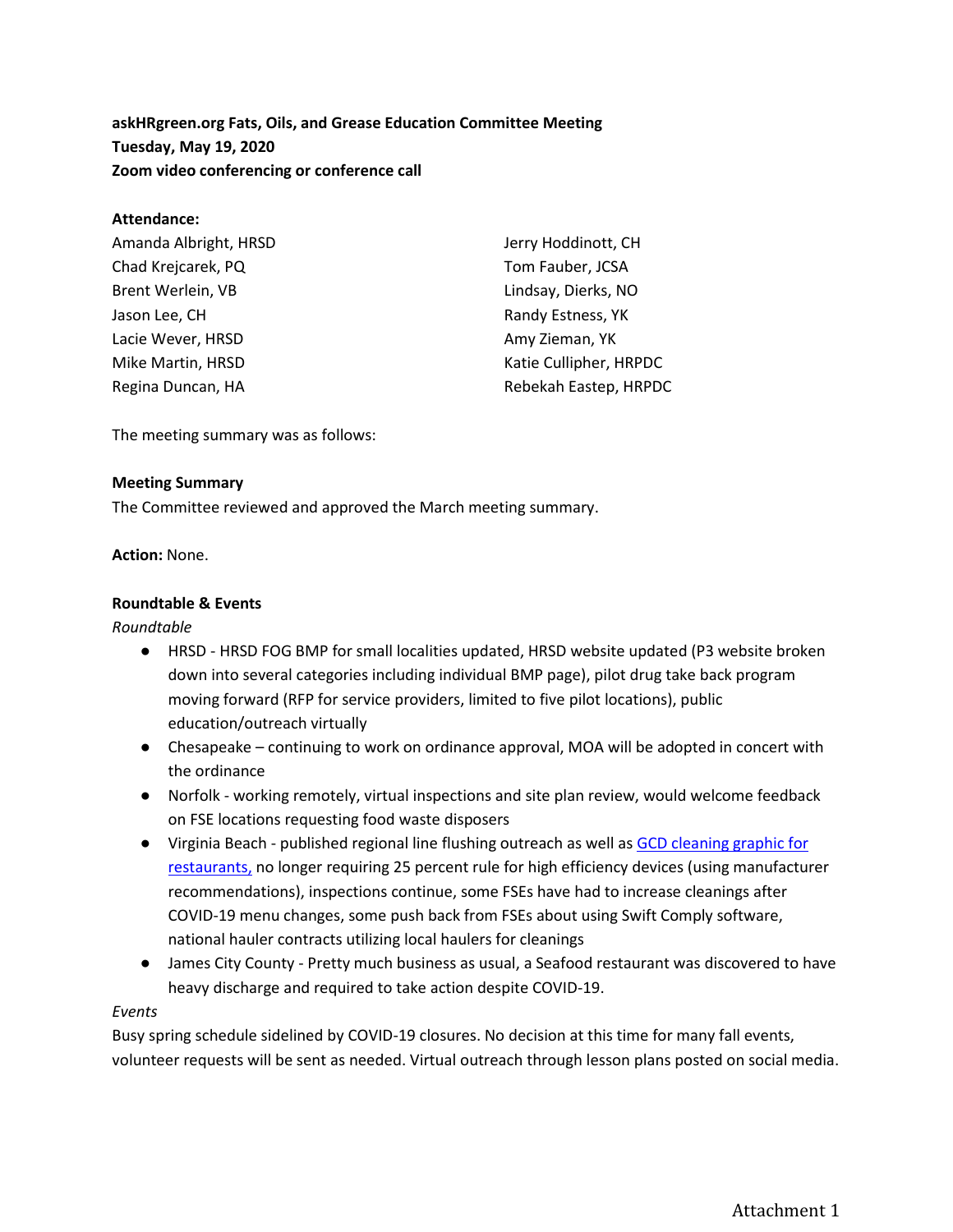| 9/12          | Go Green Market                                          | Yorktown       |
|---------------|----------------------------------------------------------|----------------|
| $9/17 - 9/20$ | Isle of Wight County Fair                                | Windsor        |
| 10/3          | Virginia Beach Master Gardeners Fall Gardening Festival* | Virginia Beach |
| 10/3          | Arlo's Shed Radio Promotion                              | Chesapeake     |
| 10/8-10/11    | Suffolk Peanut Festival                                  | Suffolk        |
| 10/10         | Lynnhaven River Now Fall Festival*                       | Virginia Beach |
| 10/16-10/18   | Poquoson Seafood Festival                                | Poquoson       |
| 11/10         | Sensible Seafood Fest - Rescheduled                      | Virginia Beach |
| TBD           | <b>SEVA CAI Community Association Day</b>                | Virginia Beach |

## **Action:** None.

## **Printing & Promotional Materials**

HRPDC staff were instructed to suspend purchases for a time due to coronavirus but have since been cleared to resume procurement as usual. The Committee approved the artwork and agreed to continue with the purchase of No Grease signs. The Committee also discussed and approved the purchase of sixfoot extensions for the eight localities that participated in the order of Dip Stick Pro sludge judges.

The Committee discussed the What Not to Flush magnet game. The purchase could come from the reserve fund or be reimbursed from the FY21 budget (by spending less next year)

- Estimate for purchasing 20 games would be:
	- o 20 sets of 19 magnets (game pieces and headings) \$450
	- $\circ$  20 game boards \$677

HRPDC staff will send an email gauging interest from localities in receiving a WNTF games and plan to order two additional games for regional use.

The Committee discussed the FOG coloring books recommended by HRSD. HRSD has previously used the vendor for SWIFT coloring books which were very well received. The Committee would be interested in ordering but would like to make some content changes (FOG v. FOGs) and cobrand with askHRgreen.org brand. The Committee would also like right to host the coloring book digitally on the website.

**Action:** The Committee approved purchasing No Grease signs and Dip Stick Pro extensions. HRSD will reach out to get more information about customizing the coloring book. HRPDC staff will follow up with localities to gauge interest in receiving a WNTF game.

## **Regional FOG Contacts**

The Committee reviewed the list of FOG contacts. Additional FOG information needed for Poquoson and Suffolk.

**Action:** HRSD will reach out to Poquoson and Suffolk to confirm additional information.

## **FOG Certification Site & Commercial Outreach**